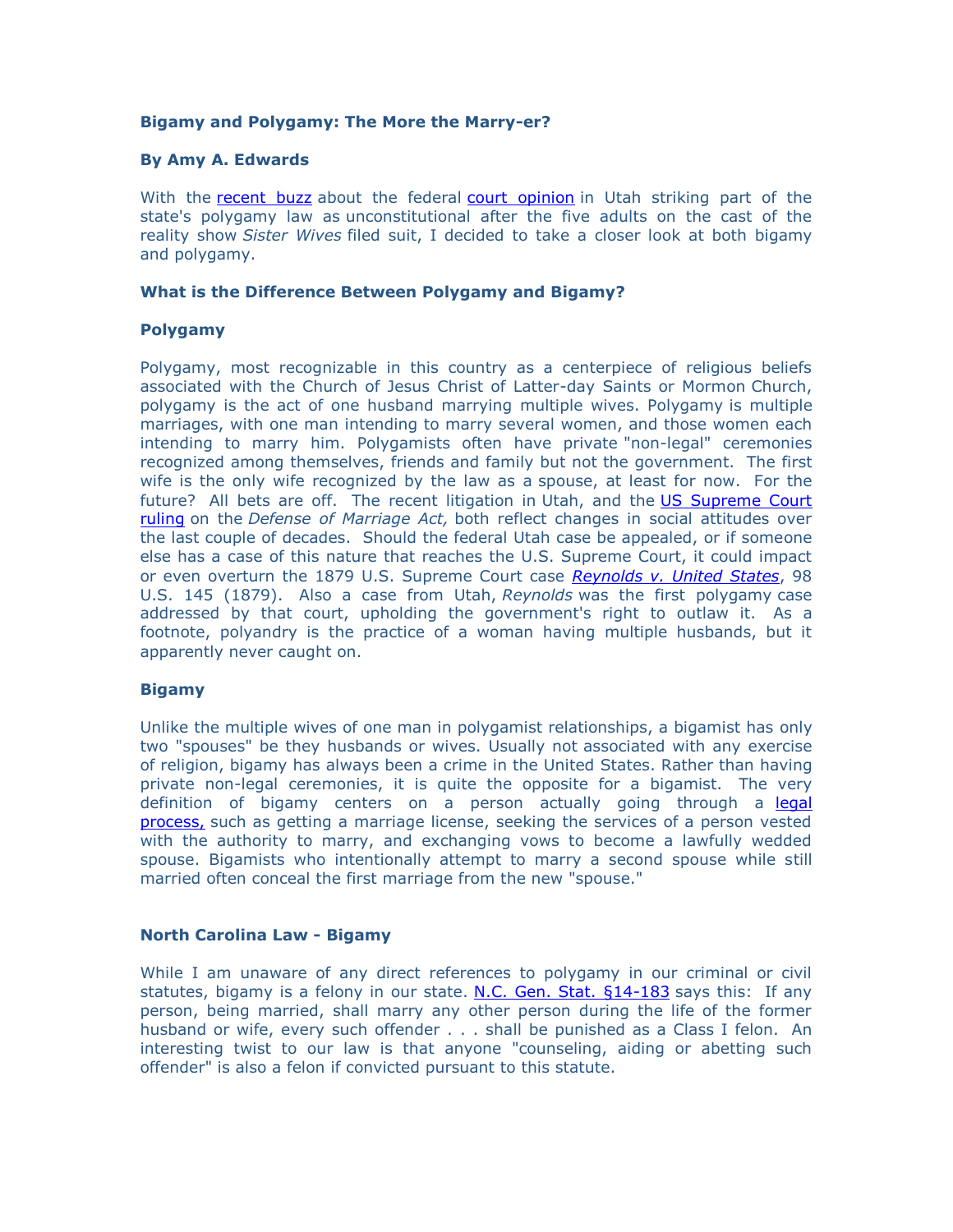As it relates to [spousal privilege,](http://www.ncleg.net/EnactedLegislation/Statutes/HTML/BySection/Chapter_8/GS_8-57.html) a husband or wife of a defendant cannot be compelled to testify against his or her spouse with few exceptions. One of the exceptions is a criminal prosecution of a bigamy case. Unlike every other ground for an annulment, bigamy is the only "marriage" that is declared to be utterly void, even if the couple lived together and had children, and only one survives. In other words, an annulment case can be litigated and the marriage declared void*after* one of the spouses is dead. See footnote 1

As it relates to bigamy, state law presumes the second marriage is valid unless a person can meet that burden of proof to show otherwise. This means the court assumes there was a valid divorce from the first husband or wife unless the evidence proves otherwise. FN 2

If there is a property division case (*i.e.*, [equitable distribution\)](http://www.greenvillelaw.us/index.php?option=com_content&view=article&id=81), an equal division is assets and debts is mandatory unless there is good cause to rule otherwise. In 2010, the N.C. Court of Appeals upheld an unequal division of the marital estate because the husband wasted assets. The reason he did so was because he "married" another wife overseas and had a secret family with her, diverting marital funds to the support of that family. FN 3

# **Bigamy: Why Do People Do It and How Do You Fix It?**

Usually, bigamists marry a second person for one of two reasons, money or mistake. There are many financia[lbenefits](http://www.greenvillelaw.us/index.php?option=com_content&view=article&id=112) to marriage, including tax and military benefits, pension benefits and those associated with other survivor rights. On the flip side of that coin, several alimony cases have reached our appellate courts because one of the parties realizes there is a flaw in the earlier divorce, and decides to take advantage of it by trying to wiggle out of having to pay any alimony. FN 4

I have encountered bigamy twice during my career. Both times, the client mistakenly thought the divorce from the first person had been properly completed. In both instances, my client had to file a lawsuit for a decree of [annulment.](http://www.greenvillelaw.us/index.php?option=com_content&view=article&id=119) A divorce terminates a valid marriage, while an annulment recognizes on paper that a relationship constituted a void marriage from the very beginning, regardless of how long the relationship lasted. In the eyes of the law, the people were never married at all. However, for the sake of the children, our law permits the offspring of a void marriage to be recognized as [legitimatec](http://www.greenvillelaw.us/index.php?option=com_content&view=article&id=129)hildren. FN 5

Our law clearly sets out the grounds for an annulment, but none of those grounds offer relief based on multiple spouses. As opposed to bigamist marriages, which are included as a ground for an annulment, do polygamist "spouses" qualify for an annulment or a *divorce*? This question puzzles lawyers, especially in light of the Utah court ruling in favor of the cast members of *Sister Wives*.

For example, in states such as ours that do not permit same sex marriage, how does NC divorce people who weren't married in the first place? If they move to another state that allows same sex marriage, or return to the state that married them in the first place, are they still married even if they could obtain an annulment here? Will he or she commit bigamy there if there is another marriage? Currently, the law is in flux and there is no clear answer to the issue of one state giving full faith and credit to decrees of divorce (or the legal status of marriage) under these circumstances.